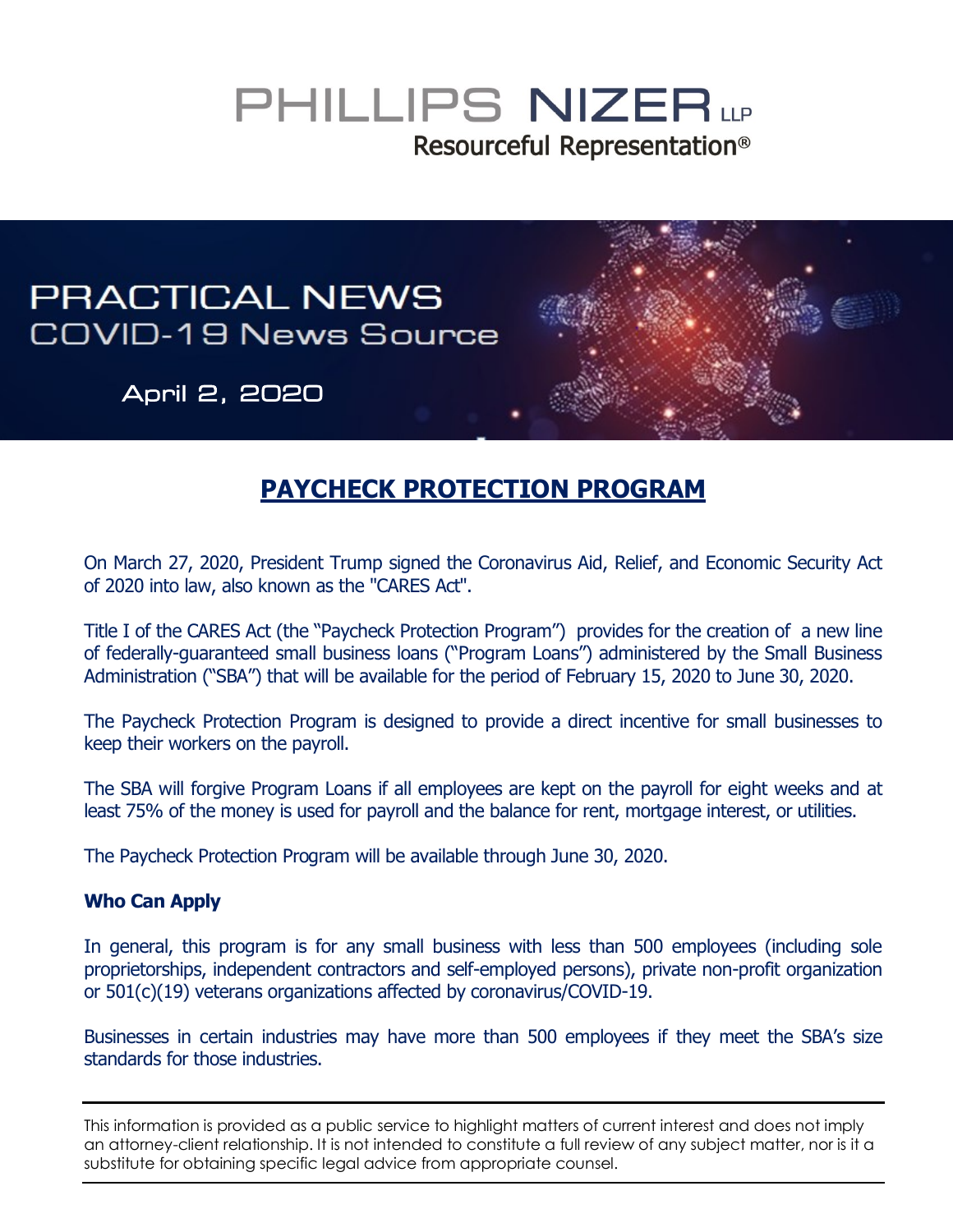### PHILLIPS NIZER LP Resourceful Representation<sup>®</sup>

Small businesses in the hospitality and food industry with more than one location could also be eligible at the store and location level if the store employs less than 500 workers. This means each store location could be eligible.

### **How to Apply**

You can apply through any existing SBA 7(a) lender or through any federally insured depository institution, federally insured credit union, and Farm Credit System institution that is participating. Other regulated lenders will be available to make these loans once they are approved and enrolled in the program. You should consult with your local lender as to whether it is participating in the program.

Starting April 3, 2020, small businesses and sole proprietorships can apply. Starting April 10, 2020, independent contractors and self-employed individuals can apply. The SBA is encouraging borrowers to apply as quickly as possible can because there is a funding cap of \$349 Billion.

A sample application form can be accessed through the following link: [https://www.sba.gov/document/sba-form--paycheck-protection-program-ppp-sample-application](https://www.sba.gov/document/sba-form--paycheck-protection-program-ppp-sample-application-form)[form](https://www.sba.gov/document/sba-form--paycheck-protection-program-ppp-sample-application-form)

### **How Much May Be Borrowed**

In general, the amount that may be borrowed under a Program Loan is the lesser of:

• The Borrower's average total monthly payments for payroll costs for the year prior to the loan date multiplied by 2.5

and

\$10 million

A Borrower can receive a Program Loan even if the Borrower has received an economic injury disaster loan ("EIDL") to the extent the EIDL loan was used for a purpose other than those permitted for Program Loans. EIDL loans may be refinanced with proceeds of Program Loans, in which case the maximum available Program Loan amount is increased by the amount of the EIDL loans being refinanced.

### **At least 75% of the loan proceeds must be used for payroll costs.**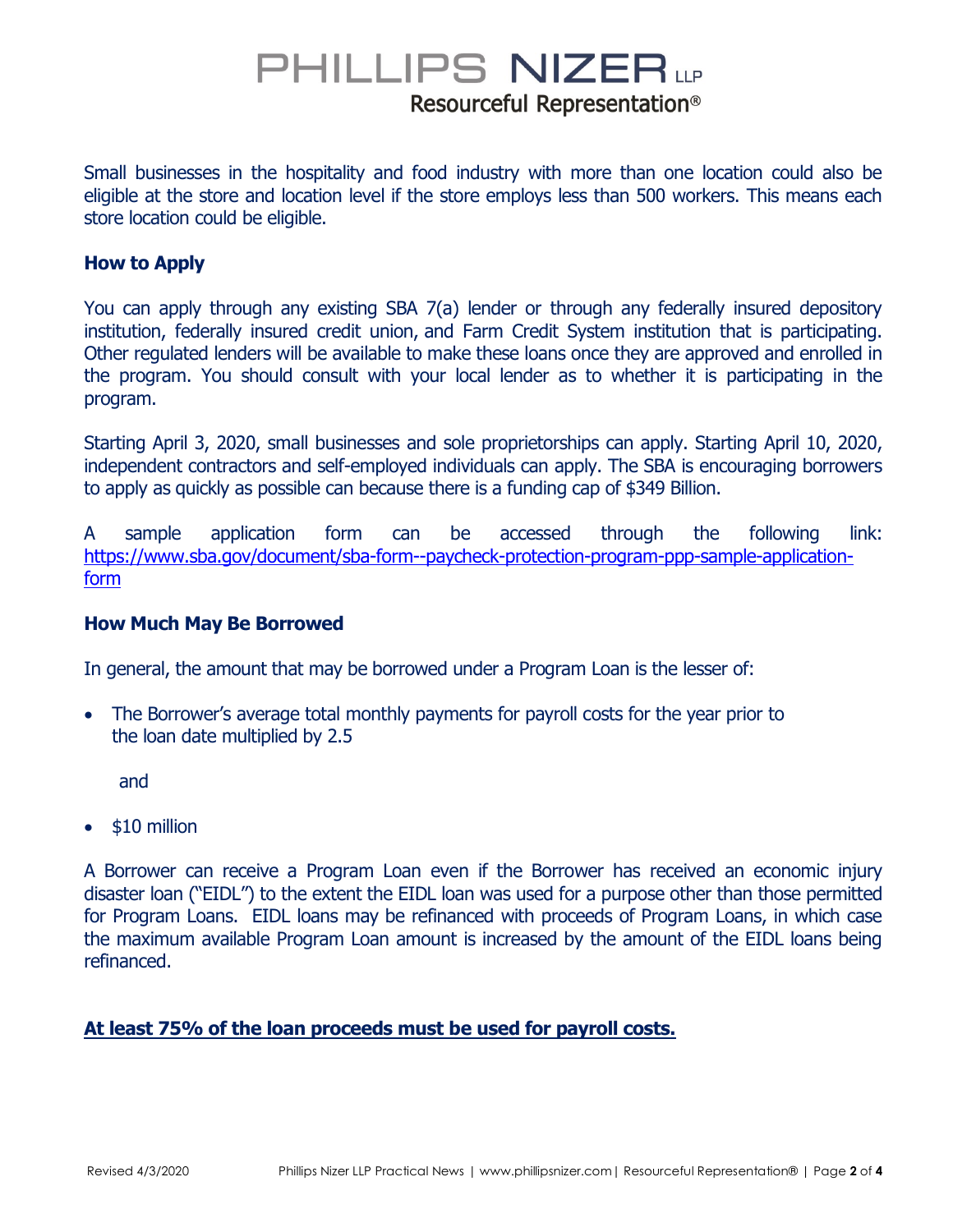### PHILLIPS NIZER LP Resourceful Representation<sup>®</sup>

### **Payroll Costs**

- Salary, wages, commission, cash tips and similar compensation **(excluding FICA taxes and income taxes withheld from employees)**
- Payment for vacation, parental, family, medical, or sick leave (excluding qualified family and sick leave for which applicant may receive a credit under the *Families First* Coronavirus Response Act)
- Allowances for dismissal or separation
- Payments to provide group healthcare benefits (including insurance premiums)
- Payments for retirement benefits
- Payment of state or local taxes assessed on employee compensation
- Payroll costs do not include any compensation paid to an employee in excess of \$100,000- annually, prorated for the period February 15 to June 30, 2020".

#### **Loan Details and Forgiveness**

The loan will be forgiven if, during the 8-week period beginning on the date of the origination of the loan, at least 75% of the funds were used to pay payroll costs and the balance used for interest on mortgages, rent and utilities.

Forgiveness is based on the employer maintaining or quickly rehiring employees and maintaining salary levels. Forgiveness will be reduced if full-time headcount declines, or if salaries and wages decrease.

The Treasury Department has indicated that the loans will bear interest at a fixed rate of 1.00% per annum and will mature in two years. Loans may be prepaid without penalty.

- $\circ$  Loan payments will be deferred for six months.
- o No collateral or personal guarantees are required.
- o Neither the government nor lenders will charge small businesses any fees.

#### **Other Assistance**

Under the CARES Act, all US States, Territories, and Tribes have been declared disaster areas following the economic impact of the COVID-19 pandemic, enabling small business owners to apply to the Administrator for economic injury disaster loans. For additional information concerning these programs see the following link:<https://www.sba.gov/disaster-assistance/coronavirus-covid-19>

### **Additional Information**

The U.S. Treaury Department has issued a fact sheet concerning the Paycheck Protection Program, which provides additional information and which is available through at the following link: <https://home.treasury.gov/system/files/136/PPP--Fact-Sheet.pdf>